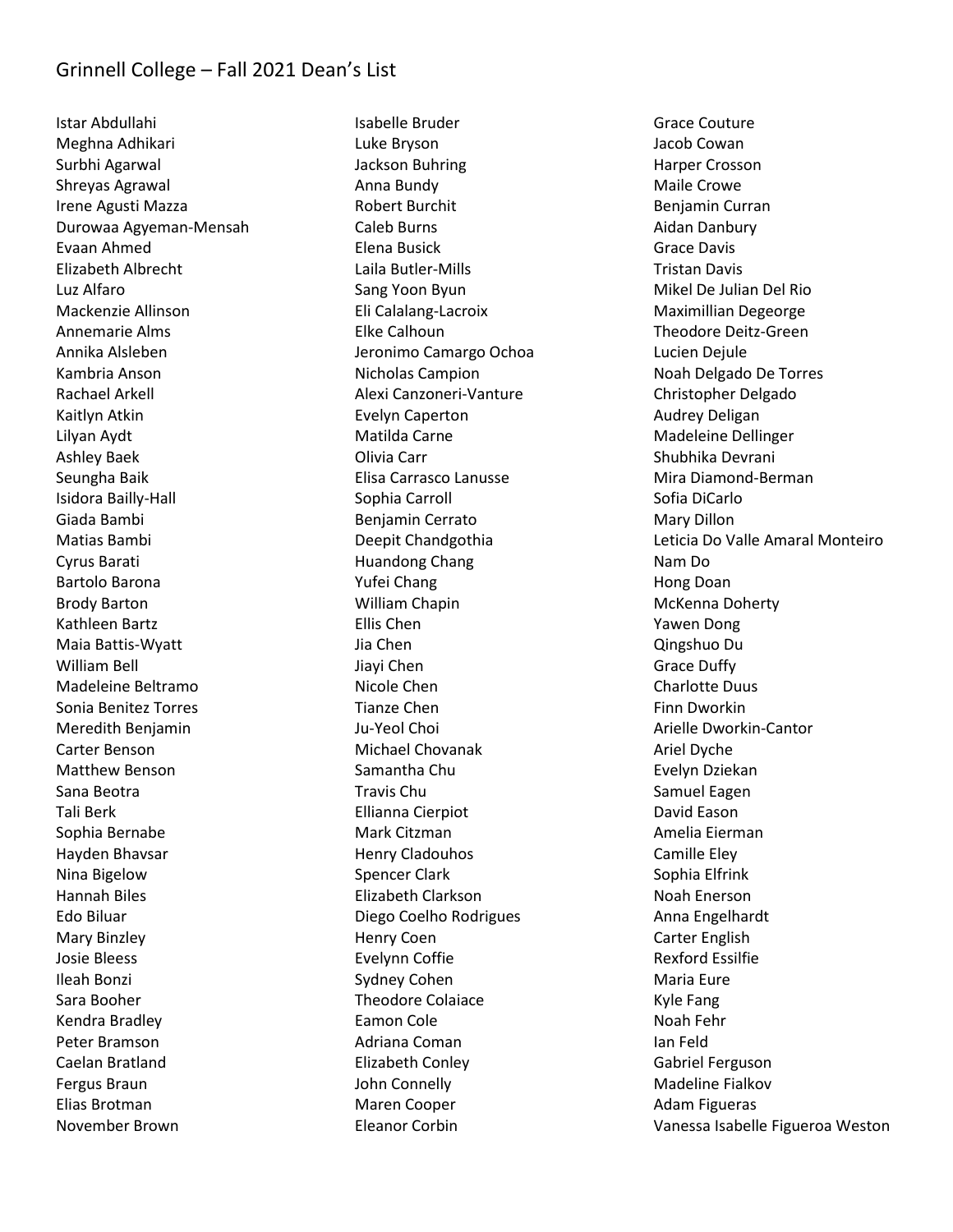Colin Finke Lucia Finkelstein Jonathan Flukinger Talia Foley Alexandra Fontana Luca Fornari Rebecca Fox Olivia Frasca Ruizhe Fu Gen Fukuhara Trinisa Fung Agatha Fusco David Gales Yang Gao Sara Garcia Delaney Gaughan Emma Gaydos Octavia George Feven Adane Getachew Ioanna Giannakou Lillian Gibson Maeve Gifford Jack Gillespie Maren Gingerich Jan Gloor Henry Gold Langcheng Gong Evelyn Gonzalez Brian Goodell Jonathan Gottlieb Sharene Gould Dulabaum Prathik Gowda Elon Granston Lucie Greene Alina Guha Kate Guiney Aryaa Gunavante Priyanka Gupta Noah Guyton Theodora Hadley Joelle Haensly Padraig Haley Samantha Hall William Hanstedt William Hart Madeline Hartog Benjamin Harvey Ryleigh Hayworth Jiayu He

Madeline Healy Eleanor Hedges Duroy Zion Hefty Raymond Heil Ellen Hengesbach Liliana Herrera Keir Hichens Kathryn Hickman Mary Higgins Jacy Highbarger Eva Hill Reese Hill Alexander Hiser Quynh Ho Simon Hodson Jane Hoffman Sofie Hokanson Chase Holdener Lucas Holler Melanie Holst Lydia Hong Yunjing Hong Ellen Horner William Horner Kexin Huang Yiping Huang Rowan Hutchinson Mohammad Igbaria Areeha Ilyas Khondamir Imomnazarov Anna Inghram Yuina Iseki Valentina Ishchenko Sakura Ishizaki Lewis James Xavier James Maia Janssen Erin Jarvis Morgan Jensen Zoe Jiran Benjamin Johnson Jacob Johnson Nadia Johnson Timothy Johnson Katherine Johnston Elizabeth Jones Andrew Jopeck Princess Joseph Hyeyun Jung

Wesley Junker Tanmaie Kailash Utsah Kalra Sophia Kandalin Euijin Kang Chloe Karasek Eleni Karypis Timur Kasimov Max Kasten Lily Keane Wheaton Kearney Saniya Kelkar Jenna Keller Simon Kennel Harrison Kessel Sauryanshu Khanal Amelia Kilduff Elisabeth Kille David Kim Yunji Kim Jenara Kim-Prieto Parris King-Levine Ky Klassen Carolina Klauck Novaes Luke Klein-Collins Zoe Knoernschild Aleksandra Kochetkova Zoey Kohler Brenneke Rachel Kohler Reese Komsthoeft Kelly Kong Claire Kopachik Quinn Kopelman Savannah Kopf Charlotte Krone Cicely Krutzsch Autumn Kwon Neel Lal Duncan Lambert Rebecca Lambert Philippe Lampietti Samuel Larsen Bjorn Larson Maya Larson Elias Lawler Phuc Le Nora Leahy Beaufort Leavenworth Jun Hee Lee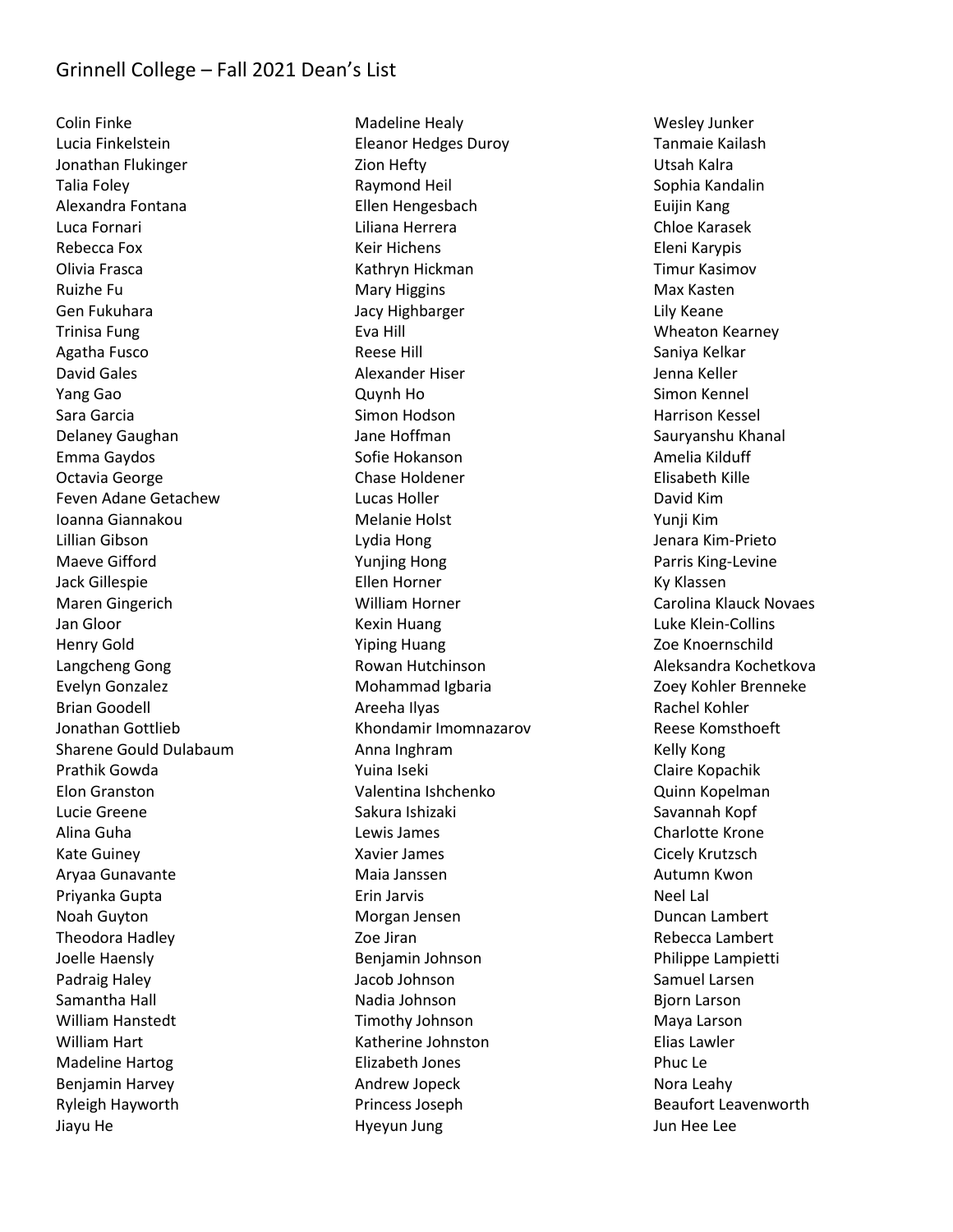Justina Lee Matthew Lee Carissa Lehning Lucy Leither Jackson Leone Thammik Leungpathomaram Alicia Levine Scott Lew Lilli Lewis Chengyu Li Ruixuan Li Yuxin Li Guochen Liao Sarah Licht Erin Lillis Vivian Lillskau Andrew Lim Yuzhen Lin Tobias Rhys Lincoln Anna Lipari Chenxing Liu Maya Llewellyn Beatrice Loesch Crist Kiran Loewenstein Sneha Lohani Jennifer Lopez Maria Lopez Stella Lowery Yicheng Lu Abigail Lynch Dylan Maddux Isabelle Madorsky Frank Madsen Hannah Malicky Cooper Malone Emma Maloney Isabella Maloney Sophia Manodori Sydney Marin Sergio Martelo Estevez Conor Martin Kalea Martin Madelyn Matsubara Mac McCain Tess McCain Lucas McCann Erica McClure Brady McCue Nathan McCurdy

Jade McMahon Ada Mehl Ishai Melamede Shloke Meresh Sophie Mero Amber Merrill Eliza Meyer Zeineb Mezghanni Nicholas Midlash Aadi Miglani Luka Mikek Emmarose Mills Bowen Mince Dimitri Mitrovic Tae Hyeong Moon Christopher Moppel Cecilia Morelli Margaret Morey Caroline Morgan Lillian Morrish Samantha Morrison Nameera Muhammad Dawood Soham Mukhopadhyay Zade Mullin Abigail Munsen Christopher Murphy Peter Murphy Timothy Murphy Arya Murthy Pyait Myat Danielle Mydlo Amanda Na Zoey Nahmmacher-Baum Krishna Nayar Vivian Neal Meredith Neid Emma Nelson Margaret Newstead Duy Nguyen Minh Nguyen Quang Nguyen Austin Nicolas Nazma Noray William Norry Oliver Northing Hope Nowak Sophia Noyes Melanie Oden Emily Odesser

William Officer Da Hye Oh Sarah Oide Alexa Okada Haruko Okada Aidan O'Keeffe Yurie Okumura MJ Old Paige Olowu Solveig Olson Carl Olson-Skog Vinicius Ono Sant'anna Hayato Ono Dean Oppenheim Declan O'Reilly Benjamin Orman Carter Ottele Mia Overvoorde Delaney Owens Kyung Mi Paek Lili Pangborn Eleanora Papp June Park Caulden Parkel Nini Pataridze Devanshi Patel Debanjali Pathak Hamilton Peacock Grace Pearson Yuxin Peng Charles Peppers Anna Perdue Emmelene Perencevich Lillian Perrin Parker Perry Aaron Peters Minh Pham Max Pochan Lila Podgainy Ethan Podolsky Samikshya Pokharel Martin Pollack Claire Pollard Lucy Polyak Alexander Porter Luke Porter Anna Grace Powell Jeev Prayaga Mitchell Priest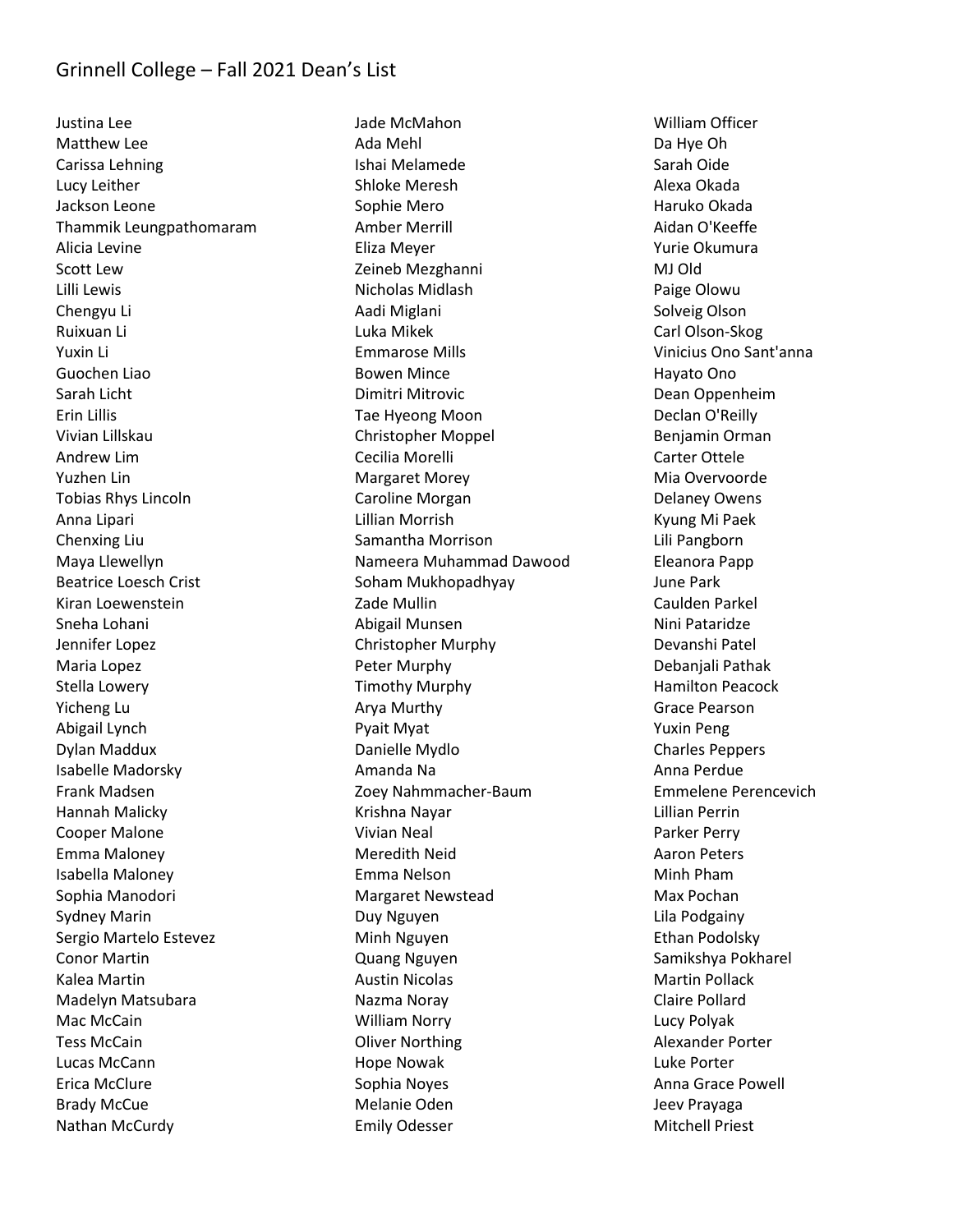Attaira Prince Theodore Prineas Brian Prussman Muhammad Saad Qureshi Allison Rabbani Bradley Ramsey Dillon Rawlings Evelyn Redding Gwyneth Redding Muhammad Rehan Nicholas Rhinehart Cosette Rhoads Jazmin Richardson Sean Richardson Catherine Roberts Elizabeth Roberts William Roberts Saida Robles-Razzaq Aiyana Rockwell Jennifer Rodrigues Santos Allison Rogers Javier Rommel-Ruiz Anastasia Rompi Kayley Ronnkvist Ella Rosenthal Samuel Rudenberg Meghan Rydel Ryusei Sakaya Tia Sanders Emily Sannella Alisa Sannikova Ishita Sarraf Ohana Sarvotham Tomoyoshi Sato Eric Sauer Emma Schaefer Sabrena Scheffel Oscar Scherer Sarah Schillinger Ailsa Schmidt Sophie Schoenbohm Oliver Schoenborn Ellie Seehorn Madeleine Sevier Hitarth Shah Ori Shaham Luka Shaker-Check Chelsea Shang Anna Shapiro

Siman Shen Wallis Shepard Jonah Shin Benjamin Short Alex Sidler Corwin Silverman Gyana Singh Samridh Dev Singh Spencer Skidmore Ilya Sniff Hayden Somach Minwoo Son Grace Song Juntao Song Ryuichiro Sonoda Bailey Sowers Krista Spies Zachary B. Spindler-Krage Helen St John Caroline St Martin-Norburg Sadie Staker Caleigh Stanier Duncan Steele-Maley Luke Stefan Livia Stein Freitas Christian Stephens Benjamin Stern Alyssa Stevens Catherine Stone Ian Strawn Christopher Stuckart Andrea Suazo Rivas Guanzheng Sun Noah Susag Soma Suzuki Elliot Swaim Aliya Swearngin William Sweek Ania Szlembarska Yuki Takahashi Shinon Takei Diogo Tandeta Tartarotti Sabrina Tang Sean Tashjian Simon Taye Abraham Teuber Budhil Thijm Adriane Thompson Madeline Thompson

Miles Thompson Lily Thornton Julia Tlapa Katherine Tomczik Isabel Torrence Dominic Townsend-Carroll Michelle Tran Jeremy Traw Jack Trout Kana Tsuruta Phillip Tyne Ella Unal Julianna Vajda Isabella Vergara Elizabeth Vermeulen Kathryn Vermeulen Peter Versh Christopher Victoria Nina Yen Vo Anh Vu Gavin Wagner Ascher Walker Wilson Kevin Wang Qiongyue Wang ShengZhuo Wang William Wang Yuzhi Wang Zitan Wang Learned Watson Wayne Watts Leah Webb Sarah Weber Ran Wei Alexander Welch Julia Welch Rachel Werner Jayden Whitney Ella Widmann Lena Wiebe Allison Wightman Harvey Wilhelm Carter Williams Bethany Willig Ethan Wills Madeleine Wilson Owen C. Wilson Sarah Wilts Ki'aundra Witherspoon Oliver Wolfe